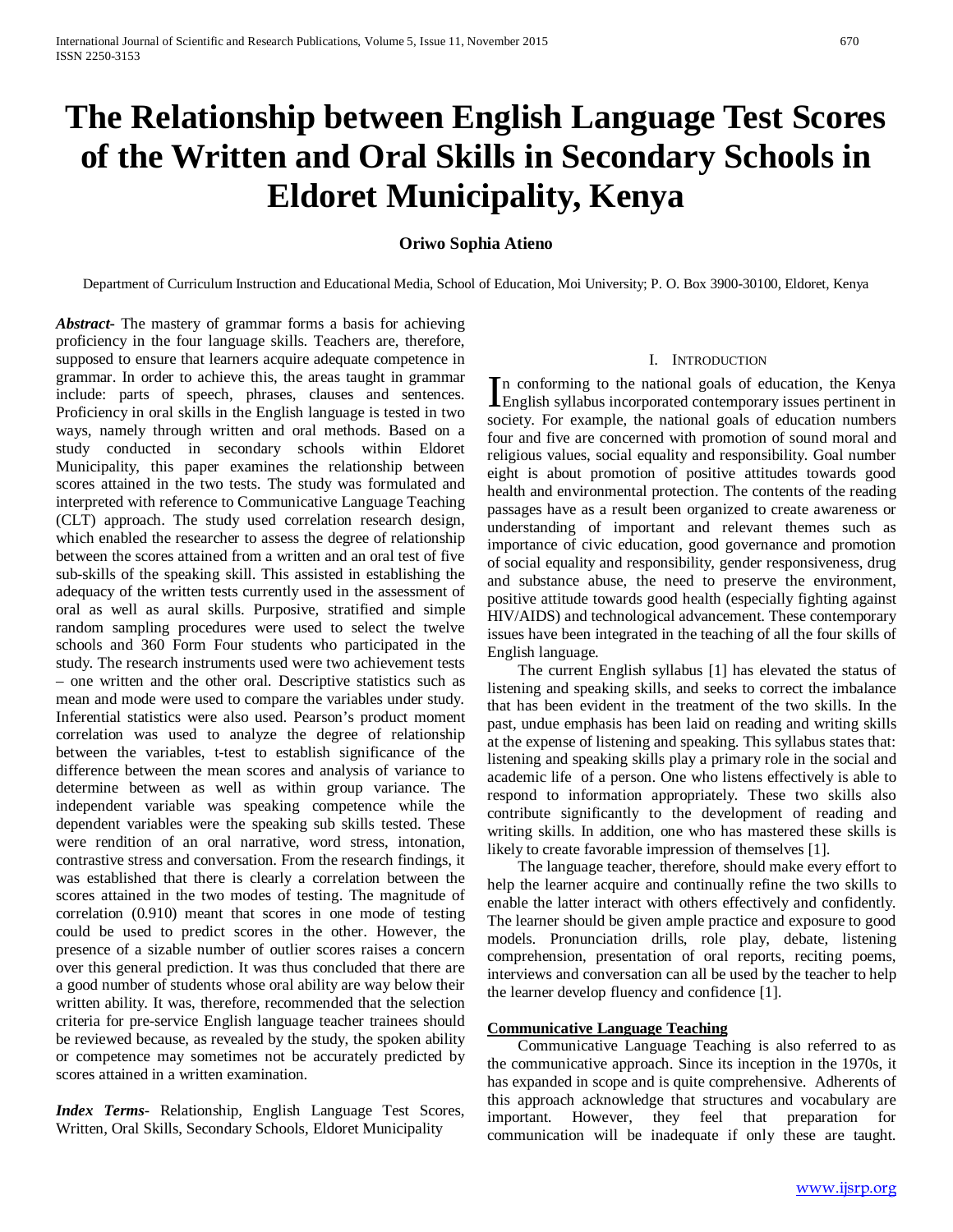Students may know the rules of language usage, but will be unable to use the language [2].

 In communication, language is used to accomplish functions such as arguing, persuading or promising. These functions are carried out within a social context. The choice of a particular way of expressing oneself is not only passed based on the speaker's intention and level of emotion but also on whom one is addressing and the relationship with that person. For example, the speaker may be more direct in arguing with one's friend than one's employer. Since communication is a process, it is insufficient for students to simply have knowledge of the target language forms, meanings and functions. They must be able to apply the knowledge in negotiating meaning. It is through interaction between speaker and listener (or writer and reader) that meanings become clear. The interaction between listener and speaker is more effective since the listener gives the speaker feedback as to whether or not he understands what the speaker has said and try to communicate his intended meaning again, if necessary.

 In Larsen's reviews of the principles of CLT there are a number of issues that conform to the required preparation of the students for a communicative language test. First is the goal of teachers who use the Communicative Approach. The goal is to have students become communicatively competent. This involves the ability to use the language appropriately to a given social context. To do this, the students need knowledge of the linguistic forms, meanings and functions. They must know that many different forms can be used to perform a function and also that a single form can often serve a variety of functions. They must be able to choose from these forms the most appropriate form, given the social context and the roles of the interlocutors. They must also be able to manage the process of negotiating meaning with the interlocutors [2].

 Secondly, Larsen-Freeman [2] describes the role of the teacher and that of students. The teacher's major responsibility is to establish situations likely to promote communication, during which he acts as an advisor, answering students' questions and monitoring their performance. At other times, the teacher might be a co-communicator engaging in communicative activity along with the students. Students become communicators actively involved in negotiating meaning. They learn to communicate by communicating. This makes the approach student-centred. They interact a great deal with one another in various configurations: pairs, triads, small groups and whole groups.

 Thirdly, Larsen-Freeman [2] makes a consideration of the characteristics of the teaching/learning process. Everything is done with a communicative intent. Communicative activities such as games role-play and problem-solving tasks are used. Larsen-Freeman [2], quoting Morrow (as cited in Johnson & Morrow, 1981), states that activities that are truly communicative have three features: information gap, choice and feedback. An information gap exists when in an exchange one person does not know something that another knows. In communication, the speaker has a choice of what he will say and how he will say it. Pattern imitation exercises are, therefore, not communicative. True communication is purposeful and a speaker needs a feedback from a listener to make the exchange communicative. The course books prescribed currently for use have avoided pattern imitation exercises, which were common in the past in

the form of substitution tables. Another characteristic is the use of authentic materials. Students should be given opportunities to develop strategies for understanding language as it is actually used by the native speakers.

 Fourthly, Larsen-Freeman [2] states that language is basically viewed as being solely for communication purposes. As such, linguistic competence becomes just one part of communicative competence. Another aspect is knowledge of the functions language is used for [2]. In the use of knowledge, the leaner must take into consideration the social situation in order to convey his intended meaning appropriately. Culture is a very important aspect of language. It is the everyday life of people who use the language natively. Certain aspects of it are especially important to communication – the use of non-verbal behaviour receives greater attention in the communicative approach. The inclusion of the non-verbal cues within the scope of this study ensures this important component of culture. Some communities to which the participants belong have certain language behaviours that operate in contradiction to the conventions of English language.

 Finally, evaluation in Larsen-Freeman's [2] view is accomplished by not only evaluating the students' accuracy but also their fluency. It turns out that the student who has the most control of the structures and vocabulary may not always be the best communicator. For formal evaluation, communicative tests can be used. These can be infused with integrative tests, which have real communicative function to establish the learners' communicative competence. In the study, the test items used evaluate both accuracy and fluency to the extent that the errors made do not interfere with communication. This amounts to communicative competence discussed in details in the next section.

#### **Current Approaches to Language Teaching** *a) The context approach*

 Bax [3] argues that although CLT has served a useful function in the teaching of English language, particularly as a corrective to shortcomings in the previous methodologies, it now has a negative effect. According to Bax [3], CLT has always neglected one key aspect of language teaching, namely the context in which it takes place. He, therefore, suggests a context approach.

 This approach disagrees fundamentally with CLT by arguing that methodology is not the magic solution. It props up context as a crucial determiner of the success or failure of learners. A context approach insists that methodology is just one factor in successful language learning. As Prabhu [4] says, it may be that the ability to learn a second language is an inherent human characteristic. However, it is becoming clearer that contextual factors such as affect (Arnold, 1999) hugely influence that ability. In fact, many aspects of the context such as students' attitudes, cultural expectations and so on are as important as the teaching method. Context and contextual factors should be high priorities for many teachers. Good teachers naturally take account of the context in which they teach [3].

 One important component in this approach is the learning context. This will include an understanding of individual students and their learning needs, wants, styles and strategies. Bax [3] treats these as key aspects of context, as well as the course book,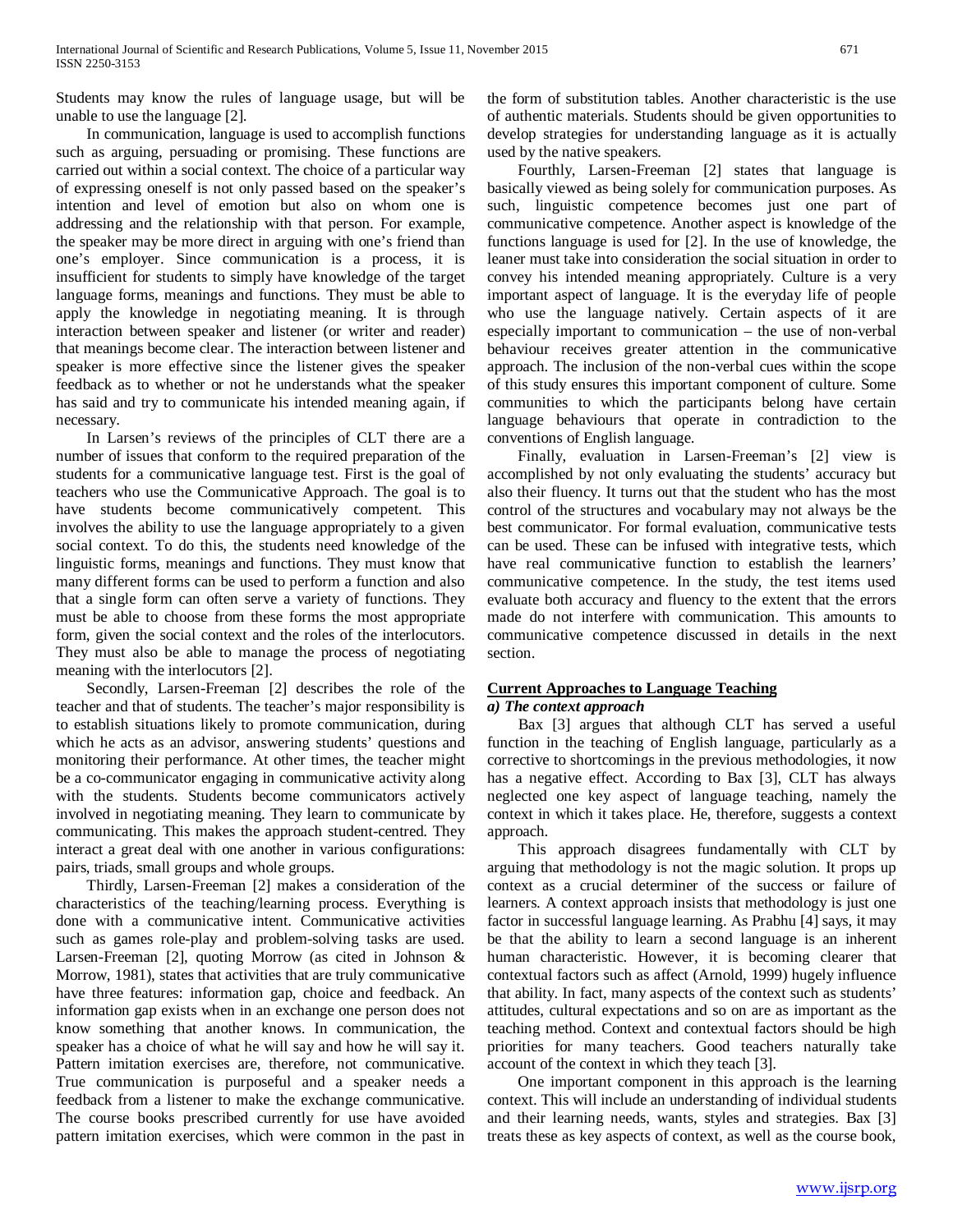local conditions, the classroom culture, school culture and the national culture. These factors given their full importance as far as possible in each situation influence the teacher's identification of a suitable approach and language focus. The decision will depend on the "context analysis". This will prompt the teacher on which area to start with, e.g. grammar, oral communication or lexis. It may be that group work is suitable, or a more formal lecture mode. The approach will probably be eclectic in order to meet varied leaner needs. All these will take place within a framework of generating communication. That means CLT will not be forgotten but it will not be allowed to overrule context. Then as the lesson unfolds, the teacher will aim to be as attentive as possible to contextual factors and will prioritize these over methodological aspects. Bax [3] thus asserts that the learning context including learner variables is the key factor in successful language learning.

# *b) Task Based Language Learning and Teaching*

 Kumaravadivelu [5] cites Ellis' synthesis of task based language learning and teaching (TBLT) as:

 a work plan that requires learners to process language programmatically in order to achieve an outcome that can be evaluated in terms of whether the correct or appropriate prepositional content has been conveyed. To this end, it requires them to give primary attention to meaning and to make use of their own linguistic resources, although the design of the task may predispose them to choose particular forms. A task is intended to result in language use that bears a resemblance, direct or indirect to the way language is used in the real world. Like other language activities, a task can engage productive or receptive, and oral or written skills and also various cognitive processes.

 The above definition includes almost all the major points of contention in language pedagogy. Those include: attention to meaning, engagement with grammar, inclusion of programmatic properties, use of authentic communication, importance of social interaction, integration of language skills and the connection to psycholinguistic processes.

 Kumaravadivelu [6] argues that TBLT is not linked to any one particular method. He reckons that it is beneficial to look at a task for what it is: "a curricular content rather than a methodological construct". In other words, different methods can be employed to carry out language learning tasks that seek different learning outcomes. Kumaravadivelu [6] suggests a three-part classification of language teaching methods. He points out that there can very well be language-centred tasks, learnercentred tasks and learning-centred tasks. Language-centred tasks are those that draw the learners' attention primarily to linguistic forms, i.e. grammar tasks. Learner-centred tasks direct the learners' attention to formal as well as functional properties, i.e. tasks for the communicative classroom. Learning-centred tasks are those that engage the learner mainly in the negotiation, interpretation and expression of meaning, without any explicit focus on form, i.e. problem solving forms. However, it is worth noting that according to some scholars TBLT is just CLT by another name or as Nunan [7] puts it – an offshoot of CLT.

 These issues raised by critics of CLT make a lot of sense when one keenly observes teaching and learning activities in the Kenyan classrooms. However, one needs to understand the fact

that language-teaching methods do not necessarily come up with totally new ideas rather the old methods are restructured to fit new trends in language teaching and learning. Other factors that influence new methods and approaches are the ever changing learning needs.

#### **Communicative Approach to Language Testing**

 This study was based on the communicative approach to language testing. Tests should reflect the approach used in teaching. The teaching approach used in the Kenyan secondary schools is the CLT approach. However, it is important to note that the four testing approaches are not mutually exclusive. For that reason, the communicative approach is sometimes linked to the integrative approach. In the integrative approach, language is tested in context and the test items are thus concerned with meaning and the total communicative effect of discourse [8]. Consequently, integrative tests do not seek to separate language skills into neat divisions in order to improve on test reliability. Rather, they are often designed to assess the learner's ability to use two or more skills simultaneously. Integrative tests are best characterized by the use of cloze tests.

 Indeed the current English paper 101/1 has taken cognizance of this fact and question two of this paper is a cloze test. The principle of cloze testing is based on Gestalt Theory of Closure [8] explained as closing of gaps in patterns subconsciously. These tests measure the readers' ability to decode interrupted or mutilated messages by making the most acceptable substitution from all the contextual clues available.

 Other areas dealt with in an integrative test include: dictation, oral interviews, translation and essay writing. Again it is worth noting that in the same paper 101/1 a functional essay is tested in question one. Both integrative and communicative approaches emphasize the importance of meaning of utterances rather than their form and structure. Nevertheless, there are fundamental differences between the two approaches.

 Communicative tests are concerned primarily (if not totally) with how language is used in communication. Communicative language involves negotiation and exchange of information between two parties through the use of verbal and non-verbal signs, oral and written forms. Most communicative tests aim to incorporate tasks, which approximate as closely as possible to those facing students in real life. Success is judged in terms of the effectiveness of the communication, which takes place rather than formal linguistic accuracy. Language use is often emphasized to the exclusion of language usage. Use is concerned with how people actually use language for multitude of different purposes while usage concerns the formal patterns of language (described in prescriptive grammars and lexicons). In practice, however, some tests of a communicative nature include the testing of usage and also assess the ability to handle format patterns of the target language. In view of these concerns, the test items in the study were carefully selected to cater for both use and usage. Items such as stress and intonation were marked for accuracy, that is, usage while rendition of the oral narrative and the conversation were marked for usage.

 Kathleen [9] argues that in the communicative approach to testing language, the intention is to measure how testees are able to use language in real life situations. In testing productive skills (speaking and writing) emphasis is placed on appropriateness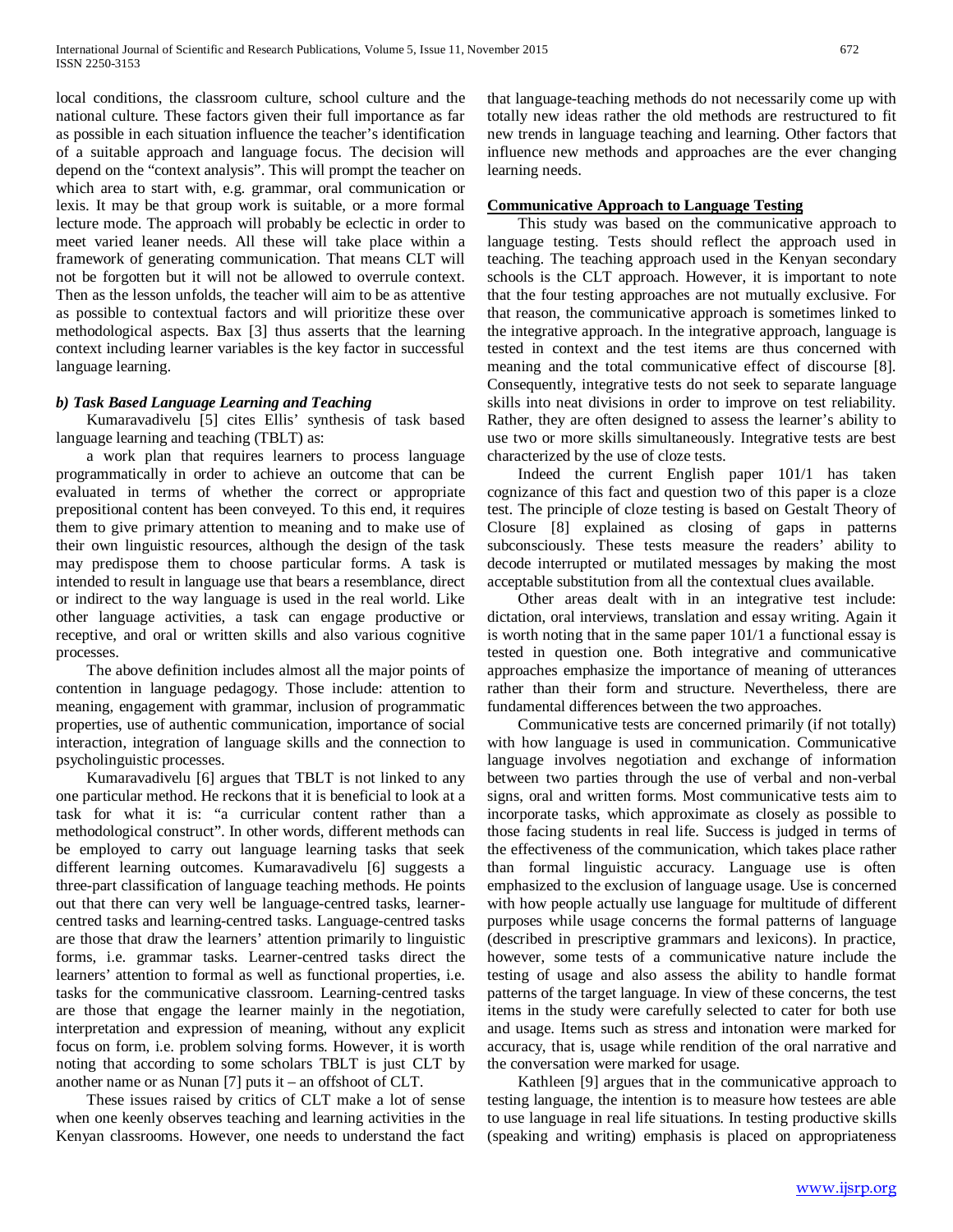rather than on the ability to form grammatically correct sentences. For the receptive skills (listening and reading) emphasis is on understanding the communicative intent of the speaker or the writer rather than on picking out specific details. Ideally, both receptive and productive skills should be combined in communicative testing so that the testee both comprehends language and responds in real time. In life, the different skills are not often used in isolation. Even though rendition and conversation test items have some listening elements in the oral test, in the scoring focus was not put on listening. Emphasis was on appropriateness of the responses.

 The communicativeness of a test might be seen as being on a continuum. Few tests are completely communicative; many tests have some element of communicativeness. A test in which testees are face to face with an interlocutor and produce an appropriate response is a more valid communicative test. At this point, one admits that some test items (stress and intonation) lacked communicativeness. The other two items (rendition and conversation) were within the demands of communicativeness.

Communicative tests are often very content specific. The test should reflect the communicative situations in which the testees are likely to find themselves. These include the general social situations where they might be in a position to use English. This basic assumption influences the tasks chosen to test language in communicative situations. In this study, the testees were involved in at least one communicative task in an achievement test situation. The other test items fall short of communicativeness but are still within the scope of speaking activities. The testees, in preparation for KCSE, had covered the course material in the sort of tasks the test asks them to perform [9]. The functions the testees were expected to perform had been covered as stipulated in the syllabus.

 As propounded by Kathleen [9], evaluation of communicative tests has elements of subjectivity. Real life situations have no objectively right or wrong answers and so band scales befit evaluation of the results. Each band has a description of the quality and sometimes quantity of either the productive or receptive performance of the testee. In line with this proposition, the research used a band scale in addition to objective answers to evaluate the speaking competence of the study subjects. The band scale incorporated some level of accuracy in so far as the utterances were intelligible.

# **Teaching of the Speaking skill**

 Most teaching of this productive skill is aimed at helping the learner to develop ability to express oneself intelligibly, that is, oral fluency. This starts with articulation of speech sounds which are influenced by physiological fitness. The speech organs have to be physically fit. Malformations would lead to problems in articulating certain sounds. The sounds are not articulated in isolation rather they are linked into words and sentences. In addition, the supra-segmental features of stress and intonation also have to be used appropriately to give the correct meaning. As such, the sub-skills of sound articulation, sound linking, speech flow, stress and intonation need to be developed.

 Difficulties in articulation arise due to already acquired speech habits in the first language. Articulation of the various vowels and consonants in English is of paramount importance. Mispronunciation of the phonemes affects semantic distinction between words. For example, tin /tin/ and teen /ti:n/ or bin and pin.

 Competence in the speaking skill encompasses knowledge of the sounds and their combinations to form words. Knowledge of the phonemic environment and its influence in actual articulation is important. Articulation features such as palatization, nasalization and aspiration need to be noticed as well as cases of consonant clusters and silent letters.

 A proficient language user needs to speak the language with the appropriate speech flow. This is achieved by the use of appropriate stress, intonation and sound linking. Stress and intonation pose special challenges to second language speakers of English. Whereas these may be less serious than challenges caused by incorrect articulation of sounds, in some cases they can cause confusion and even interfere with meaning of an utterance.

 In the teaching of the speaking skill, the teacher should aim at helping learners attain fluency and accuracy in speech in order to communicate and interact. The teacher is the most vital and resourceful model for the learner in oral communication skills. This may be both in pronunciation and coherent use of language structures. The teachers of English, therefore, must themselves be able to pronounce English sounds and words correctly since learners are likely to copy them.

# **Difficulties in Testing the Speaking Skills**

 Testing the ability to speak is a most important aspect of language testing. However, at all stages beyond the elementary levels of mimicry and repetition, it is an extremely difficult skill to test as it is far too complex a skill to permit any reliable analysis to be made for the purpose of objective testing:

- i. Questions relating to the criteria for measuring the speaking skill and to the weighting given to such components as correct pronunciation remain largely unanswered. It is possible for people to produce practically all the correct sounds but still be unable to communicate their ideas appropriately and effectively. On the other hand, people can make numerous errors in both phonology and syntax and succeed in expressing themselves fairly clearly. Furthermore, success in communication often is much on the listener as on the speaker.
- ii. In many tests of oral production, it is neither possible nor desirable to separate the speaking skill from the listening skill. Clearly in normal speech situations the two skills are interdependent. It is impossible to hold any meaningful conversation without understanding what is being said and without making oneself understand at the same time. However, this very interdependence of the speaking and listening skills increases the difficulty of any serious attempts to analyze precisely what is being tested at any one time. It is for this reason that the study focused on speaking only.
- iii. The spoken language is transient and it is impossible without a tape recorder to apply such procedures as in the marking of composition where examiners are able to check back and make assessment at leisure. It is almost essential to record the examinee because of the difficulty of simultaneous administration and assessment and because in a large examination this is the only satisfactory way of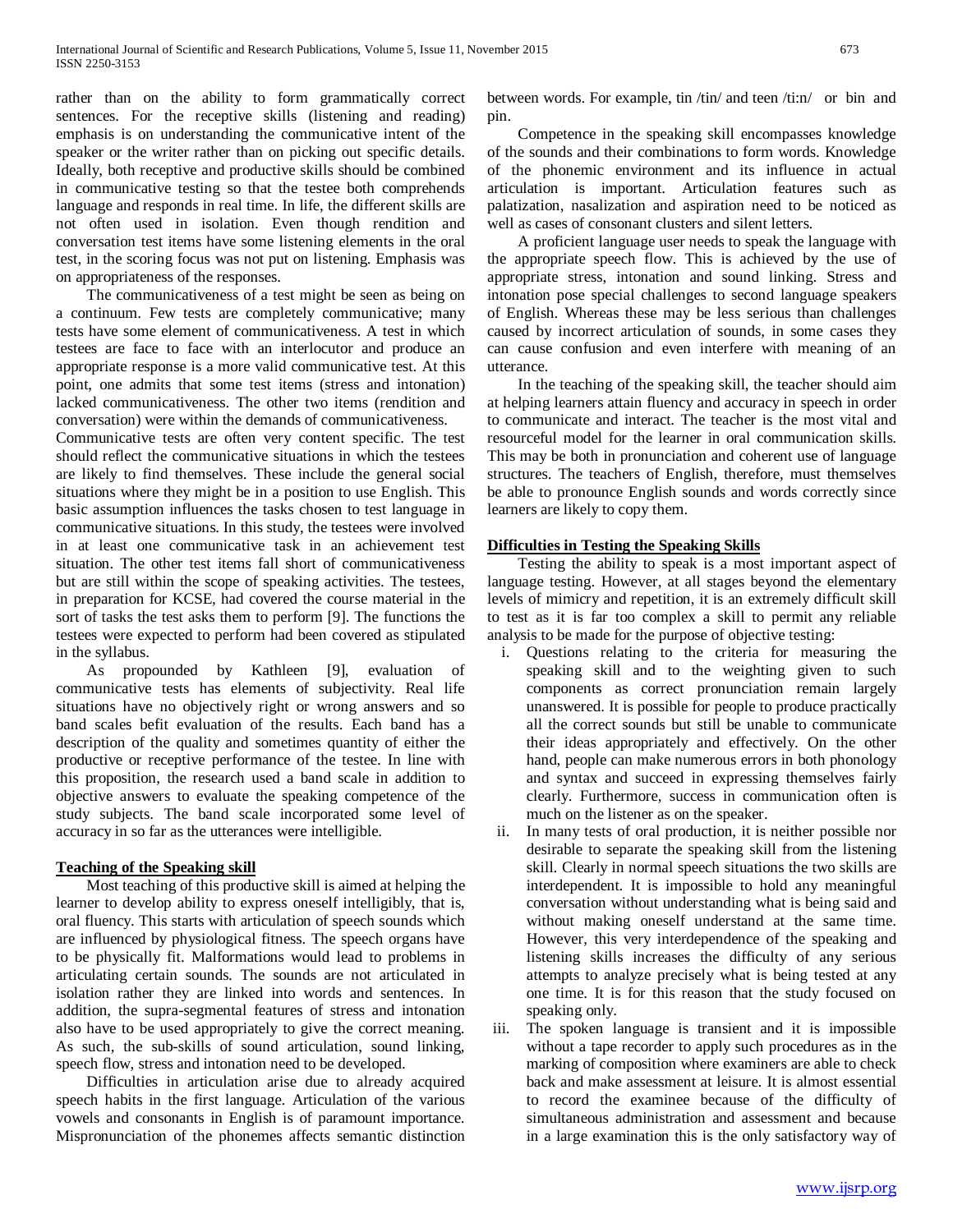coordinating standards. The examiner of an oral production test is working under great pressure all the time, making subjective judgments as quickly as possible. Even though samples of speech can be recorded during a test, the tape recording by itself is inadequate to provide an accurate means of reassessing or checking a score, since it cannot recapture the full context of the actual situation including all the paralinguistic and non verbal cues that enhance effective communication. All these are so essential to any assessment of the communication that takes place.

- iv. It is difficult altogether to avoid reading aloud but it is not satisfactory to select one passage from a reader to listen to 30 examiners.
- v. An oral test also normally includes "conversation" with the examiner skilfully and tactfully administered, this can be an excellent test. There are pitfalls for the inexperienced; it is easy for the examiner, anxious to put the examinee at ease to do much of the talking. It is almost as easy for the examinee to launch out into monologue. Even if conversation is successfully maintained, it is difficult for the examiner to lure his victim into using a wide range of spoken forms, as he would wish. The inherent difficulty is that the initiative rests with the examiner. The test would be much better if the two involved would change places because then the examinee would be asking the questions, making the encouraging noises, expressing polite surprise, enthusiastic agreement and so on. Yet another (though not inseparable) difficulty in oral testing is that of administration. It is frequently impossible to test large numbers of students because of the limited time involved. It is not difficult to appreciate the huge problems relating to a test situation in which thousands of students have to be examined by a handful of examiners each student being tested for a period of say 10 or 15 minutes. Although the use of language laboratories for such tests can make it possible to administer more reliable oral production tests to large numbers of students, the actual scoring of the tests has not been so easily solved. There is also the high cost involved in the establishment of language laboratories.

## **Statement of the Problem**

 Speaking is central in life. This is a fact that cannot be overemphasized. The ability to speak English is a valued skill particularly in an education system in which English language is the medium of communication. Speaking as a skill is used more than writing in the day-to-day communication.

 In Kenyan secondary schools, majority of the students are second language (L2) speakers of English language. Many of these students come from cultures that depend more on oral mode of communication as opposed to writing. As a result of this, one would expect them to be more proficient in oral communication. On the contrary, this is not the case. Speaking in English has posed so many challenges. Effective and accurate speaking in English involves appropriate pronunciation, stress and intonation, rhythm, etiquette, interpretive reading and delivery of written speeches among others. This factor forms the thrust of this investigation and it is even more critical when speaking is done in a second language. This is because language involves culture. The learners have to adapt to a new language culture; how it is used socially in all spheres of life.

 English being a second language to most Kenyans, majority have problems in the listening and speaking skills [1]. The unique problems that learners have arise from the wrong forms of spoken English which have become institutionalized in society. The wrong forms result from the influence of mother tongue and/or the first language. It has been observed that most school leavers, university graduates, practicing teachers of English and those of other subjects do not speak English fluently, accurately and appropriately. This fact has been expressed by a number of scholars, educators, government officials, employers, politicians and journalists [10].

 Professor Eshiwani [11], the then Vice Chancellor of Kenyatta University, addressing freshmen also observed that university graduates are unable to express themselves in good English. The British Council Report [12] and others, on the teaching of language skills, also conclude that the skill of speaking is second to that of listening in terms of neglect in the teaching of the four language skills. The reasons the reports give for this trend are that oral skills are not tested by KNEC and secondly language teachers do not get enough guidelines from the course books on how to teach the skills. This scenario has undergone a slight change since the revision of the curriculum in 2002. However, from the researcher's experience in many classroom practices, the speaking skill has not been accorded the attention it deserves.

The current syllabus [1] now emphasizes speaking and recommends an oral examination at the end of the four-year secondary English course. However, KNEC is still assessing oral skills using a written mode of testing. Response to the oral skills section of English Paper 101/1 has been in writing. The areas dealt with are pronunciation, prosodic elements, accurate and effective listening, speech presentation, rendition of oral narratives, reciting poems, etiquette, use of correct register, negotiation skills, turn taking and the use of non-verbal cues that enhance communication. Indeed, the use of spoken English can only be promoted in schools by incorporating an oral test into the overall testing requirements. This can be a valuable additional means of improving oral abilities.

 Lee [13] identifies tests as the driving force behind learning. This fact applies to the Kenyan situation as well. Many teaching and learning activities are geared towards excellence in national examinations. Given that the teaching approach used is Communicative Language Teaching, Lee is right to suggest that the tests in a communicative syllabus should be adjusted to be more communicative and to incorporate evaluation of oral abilities. A number of pitfalls have been identified in the testing practices even with the revised curriculum. The tests used to evaluate speaking are new and purport to address the objectives for the teaching of speaking but are in fact almost similar in design and therefore effect to those, which they replace. The course content is truly communicative and oral oriented but the tests particularly for speaking and even listening are as they have been. This is unfair to students who study according to one set of parameters during class time while preparing for a test based on differing principles.

 The problem addressed in the study was the use of written tests in the assessment of the speaking skill. The researcher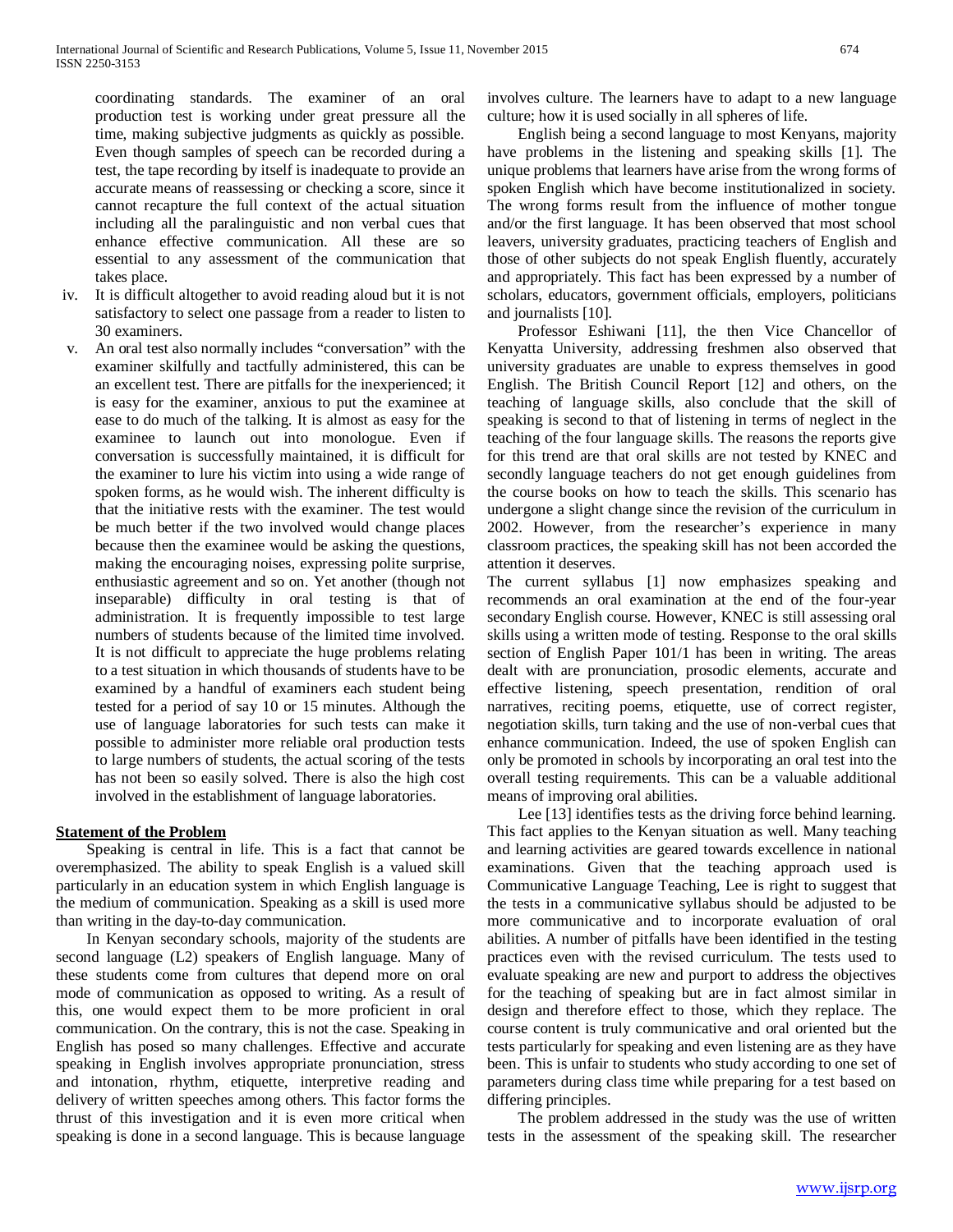proposes that oral tests of communicative competence be designed [13]. If the aim of teaching speaking is to promote oral skills in the target language, then it seems reasonable that this ability should be at the heart of the testing. Such tests will definitely conform to the learning goals set for the students and taught in the learning programme. The tests would also have a positive wash back effect on the whole English course for oral skills in general and speaking in particular. Failing to test oral production practically has resulted into inaccurate assessment of students and negative wash back effects on the teaching of oral skills. As such, it was necessary to ascertain through research whether or not indeed written tests are valid in assessing the speaking skill. A comparison of scores attained by individual candidates in written and oral examinations of the speaking subskills tested would further be used to establish the relationship between the two sets of scores and, therefore, the extent to which the current written mode of testing used is a valid measurement and an accurate way of establishing speaking proficiency of users of English language at the secondary school level.

 Furthermore, there are very few (if not none) publications (especially research based) that provide a justification, evidence or support for the current mode of testing speaking. It became necessary to carry out an investigation into this aspect of English Language Teaching.

# II. MATERIALS AND METHODS

 The study was carried out in secondary schools within Eldoret Municipality using correlation research design. The study involved collection of two sets of measurements and computation of the coefficient of correlation between these two sets of measurements to determine the magnitude of relationship. On the average each school has two streams. Students' population was found to be approximately forty-five per class. This gave a total of 1080 students from the twelve schools. Records available at the Uasin Gishu District Education office (2009) indicated that the Municipality had thirty-three (33) secondary schools at the time of the study. Out of these, sixteen (16) were public while seventeen (17) were privately owned. In order to get a representative sample for the study, the thirty-three schools were stratified into national, provincial, district and private schools. There is only one national school, which was purposively sampled. The remaining thirty-two (32) had the following distribution: six provincial, nine district and seventeen private schools. Stratified random sampling was used to select two provincial schools, three district schools and six private schools.

This formula yielded a sample of 400 participants who were equally distributed among the 12 schools resulting into an average of 30 students per school. This figure further apportioned to the streams in each school resulted into 15 students per stream. In summary, 12 schools and 360 students were involved in the study. Simple random sampling, specifically the lottery method, was used to select students to take part in the study. These were Form 4 students. They were chosen because they had undergone adequate instruction in the revised English language curriculum.

The two achievement tests used in the study, namely a written production test and an oral one, were criteria-based. The tests assessed whether or not the students possessed the sub-skills of rendition of oral narratives, syllabic stress, intonation, contrastive

stress and all the skills involved in conversation. The test takers were expected to clearly display their competence levels. The examiner or scorer would then identify the level and score accordingly. The tests were thus designated as tests for mastery. In such forms of tests, the teaching of content is based on the concept that students are different primarily in the speed at which they learn rather than in the amount they can learn. Thus the amount is fixed for all learners but the rate is allowed to vary [14]. The syllabus takes care of the amount of content to be taught.

 Accordingly, the researcher set certain criteria, which guided assessment of levels of performance. The mean scores attained in the overall marks of both tests as well as the means of the individual sub skills were categorized. The test items used in the study were both the objective (test items have only one correct answer) and the subjective type in which correctness is relative.

The study used two types of tests:

- 1. A written test (response to written questions was in writing) which is the current mode used by KNEC.
- 2. An oral test (response to written and oral questions was oral), which was modelled in line with KCSE French oral examination. The rationale here was that the acquisition of French language as a second language (L2) or a foreign language (FL) is not far removed from that of English.

 The tests were set in consultation with experts in English language education at Moi University and Kenya National Examination Council (KCSE) French and English language examiners. In the selection of tests for data collection, the evaluative criteria considered desirable for a good test, i.e. validity, reliability and usability were considered. The scores for each test from the 360 participants were entered into separate mark sheets. During the entry of the written scores, it was discovered that some participants did not attempt all the questions. These were a total of 19 and were considered unusable data and as such were eliminated. The data was quantitativemarks attained in two tests. The remaining 341 sets of marks were subjected to the Statistical Package for Social Sciences and the Stata computer program for analysis. Descriptive statistics such as mean and standard deviation were used to compare the variables under study. Inferential statistics like the Pearson's product moment correlation was used to establish the degree of association between the scores attained in the two tests. The t-test of correlated means was also used to measure the significance of the difference between the means of the two tests. Further, the Analysis of Variance (ANOVA) the f-test was used to compare the means and test the hypotheses.

#### III. RESULTS

## **Relationship between the Scores of the Written Test and those of the Oral Test**

 The research sought to establish whether or not there is a relationship between the scores of the written test and those of the oral test of the speaking skills tested. This objective was achieved using Pearson's Product Moment Correlation test. The SPSS computer program was used to find out the relationship between the variables under study. The degree of linear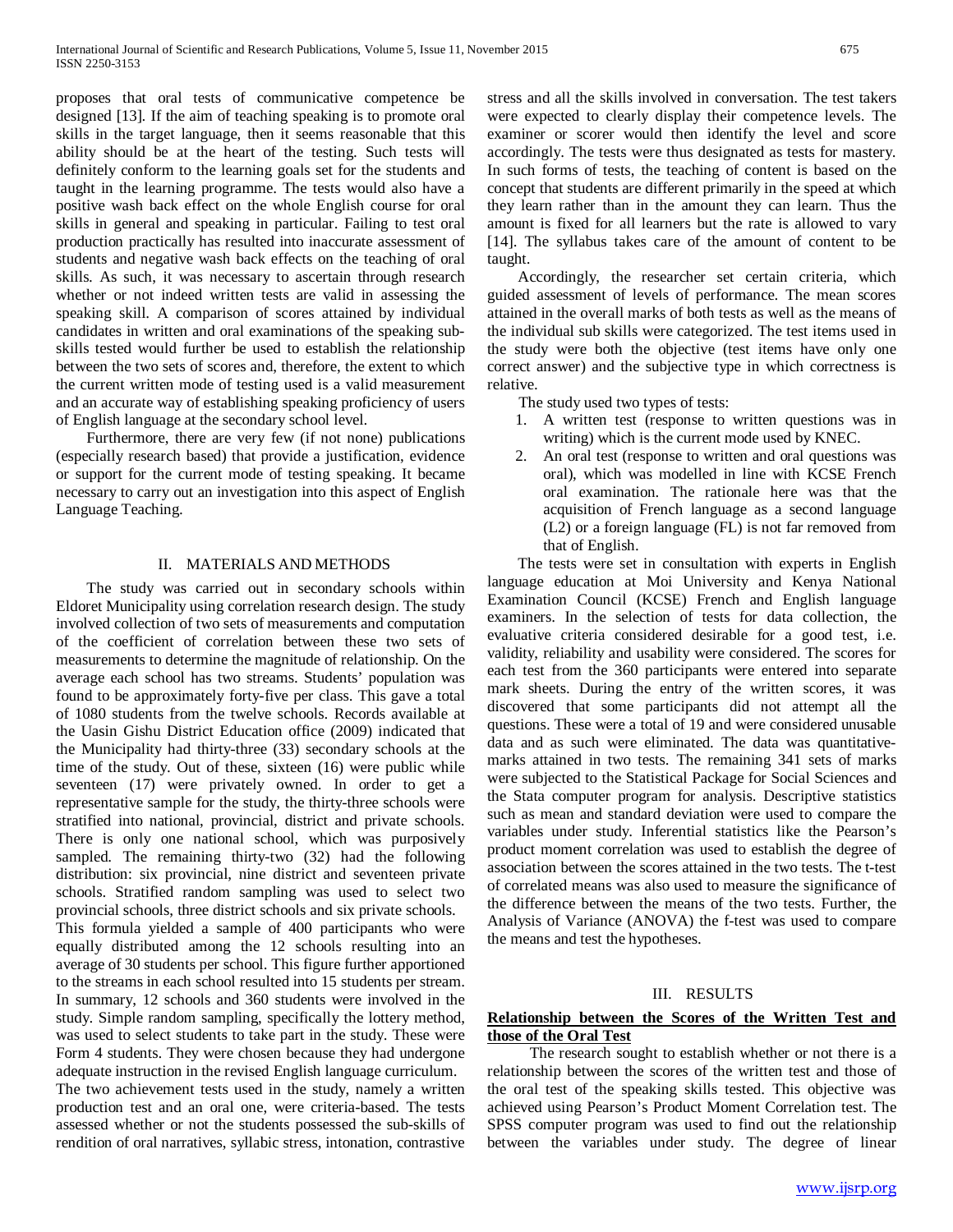correlation is represented quantitatively by coefficient of correlation. Table 1 below presents the correlation values between the overall marks of the written and the oral tests. There are also correlations among the various speaking skills items tested in the study.

|                          |         | <b>Rendition</b> |           | <b>Syllabic</b><br><b>Stress</b> |                      | <b>Intonation</b> |                  | <b>Contrastive</b><br><b>Stress</b> |                  | <b>Conversion</b>        |                  | <b>Total</b>             |                        |
|--------------------------|---------|------------------|-----------|----------------------------------|----------------------|-------------------|------------------|-------------------------------------|------------------|--------------------------|------------------|--------------------------|------------------------|
|                          |         | Writt            | Oral      | Writ                             | Oral                 | Writ              | Oral             | Writ                                | Oral             | Writ                     | Oral             | Writ                     | Oral                   |
|                          |         | en               |           | ten                              |                      | ten               |                  | ten                                 |                  | ten                      |                  | ten                      |                        |
| <b>Rendition</b>         | Written | 1.000            |           |                                  |                      |                   |                  |                                     |                  |                          |                  |                          |                        |
|                          | Oral    | 0.802            | 1.00<br>0 |                                  |                      |                   |                  |                                     |                  |                          |                  |                          |                        |
| <b>Syllabic</b>          | Written | 0.274            | 0.32<br>4 | 1.00<br>$\Omega$                 |                      |                   |                  |                                     |                  |                          |                  |                          |                        |
| <b>Stress</b>            | Oral    | 0.235            | 0.30<br>2 | 0.75<br>8                        | 1.00<br>$\Omega$     |                   |                  |                                     |                  |                          |                  |                          |                        |
| Intonatio<br>$\mathbf n$ | Written | 0.063            | 0.12<br>9 | 0.09<br>8                        | 0.15<br>9            | 1.00<br>0         |                  |                                     |                  |                          |                  |                          |                        |
|                          | Oral    | 0.125            | 0.18<br>7 | 0.13<br>8                        | 0.18<br>$\mathbf{0}$ | 0.78<br>5         | 1.00<br>$\theta$ |                                     |                  |                          |                  |                          |                        |
| Contrasti<br>ve Stress   | Written | 0.367            | 0.38<br>7 | 0.38<br>7                        | 0.29<br>4            | 0.29<br>6         | 0.04<br>5        | 1.00<br>$\Omega$                    |                  |                          |                  |                          |                        |
|                          | Oral    | 0.331            | 0.34<br>2 | 0.34<br>9                        | 0.28<br>9            | 0.11<br>6         | 0.14<br>2        | 0.66<br>3                           | 1.00<br>$\theta$ |                          |                  |                          |                        |
| Conversio<br>$\mathbf n$ | Written | 0.347            | 0.39<br>9 | 0.28<br>4                        | 0.35<br>6            | 0.18<br>7         | 0.24<br>7        | 0.22<br>$\Omega$                    | 0.28<br>2        | 1.00<br>$\Omega$         |                  |                          |                        |
|                          | Oral    | 0.418            | 0.46<br>8 | 0.37<br>8                        | 0.43<br>3            | 0.22<br>4         | 0.28<br>1        | 0.30<br>7                           | 0.34<br>6        | 0.82<br>$\Omega$         | 1.00<br>$\Omega$ |                          |                        |
| <b>Total</b>             | Written | 0.707            | 0.68<br>7 | 0.67<br>2                        | 0.61<br>1            | 0.33<br>5         | 0.37<br>5        | 0.53<br>6                           | 0.52<br>8        | 0.73<br>$\overline{2}$   | 0.74<br>8        | 1.00<br>$\mathbf{0}$     |                        |
|                          | Oral    | 0.625            | 0.73<br>2 | 0.56<br>4                        | 0.63<br>6            | 0.35<br>6         | 0.45<br>6        | 0.48<br>7                           | 0.53<br>4        | 0.71<br>$\boldsymbol{0}$ | 0.85<br>2        | 0.91<br>$\boldsymbol{0}$ | 1.00<br>$\overline{0}$ |

**Table 1. Correlation of Scores: Sub-skills and Overall Marks for Written and Oral Tests**

 Table 1 presents a positive correlation between the total scores attained in the written and the oral tests. The correlation value was 0.910, which is a very strong positive degree of correlation. The individual speaking skills test items also all exhibited positive correlations of varying degrees. Some were very strong and others comparatively weaker. A clearer illustration is presented using scatter diagrams. From the diagrams it was observed that the scores for the two modes of testing generally showed tendencies of high scores on one variable being accompanied by high scores on the other and low

scores on one also accompanied by low scores on the other. Thus the variables came out as highly correlated even diagrammatically. It is evident pictorially that most of the scores cluster around the best-fit line.

 However, it is worth mentioning that from the presentation in the scatter plots some outlier scores were noted. These needed careful consideration as special cases because they exhibited unusual exceptions to a general pattern. They were 49 cases out of 341(14.36%). Some of the outlier scores were as shown in Table 2 below.

| <b>Table 2. Scores of Written and Oral Tests</b> |
|--------------------------------------------------|
|--------------------------------------------------|

| <b>Written test</b> | <b>Oral test</b> |  |
|---------------------|------------------|--|
| $23(77%)$ A-        | $18(60\%) B$     |  |
| $22(73%) B+$        | $17(57\%)$ C+    |  |
| $22(73%) B+$        | $15(50\%)$ C     |  |
| $17(57%)$ C+        | 11(37%) D        |  |
| $16(53%)$ C         | $10(33%)$ D-     |  |
| $13(43%)$ C-        | $07(23%)$ E      |  |

 The above score combinations reveal that there were some testees whose scores did not correlate as closely as the general pattern appeared. For example, the pairs 23 out of 30 which translates to 77% grade A- and 18 out of 30 which is 60% grade B- also 22(73% B+) and 15(50% C) have quite substantial grade differences. The scores were four grades apart. The same can also be seen in some of the average as well as the low scores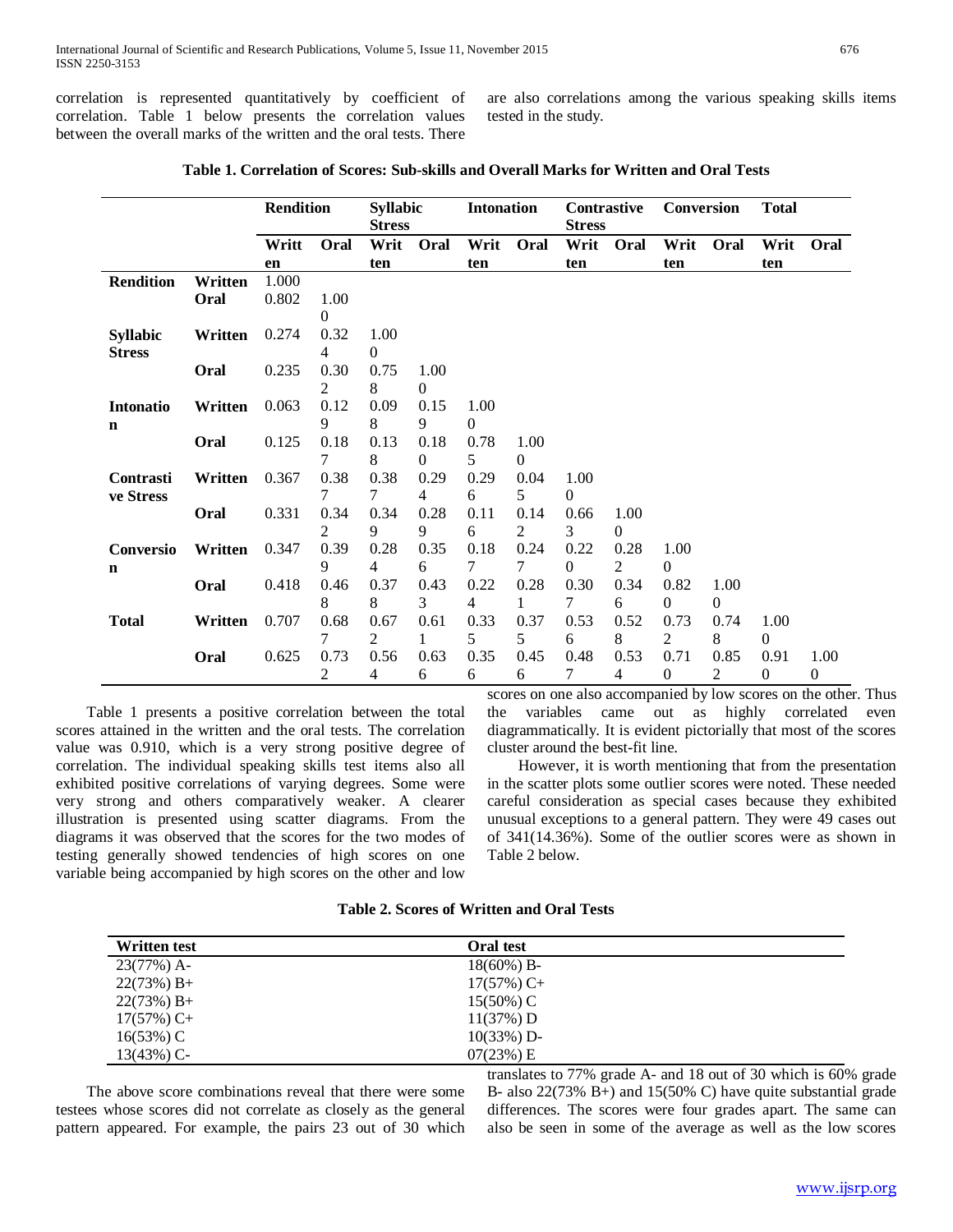mentioned above  $17(57\% \text{ C+})$  and  $11(37\% \text{ D})$  are five grades apart.

Further analysis of the various speaking skill items tested also revealed varied degrees of correlation. The highest degree of correlation was on the conversation item, which had a correlation of 0.82. This was followed by intonation with 0.79, syllabic stress 0.76, contrastive stress 0.66 and lastly rendition 0.60. These patterns are also more clearly visible in the scatter grams below.

 The patterns in the rendition and conversation test items were singled out for more scrutiny. This was because the two items had more verbal expression in both modes of testing compared to the other items. The items, therefore, offered adequate room for the study subjects to display their verbal abilities and competence. The scatter diagram on rendition revealed subjects who did not score in the oral test but had up to half the total marks in the written test. There were also those who scored the maximum marks in the written test but did not do the same in the oral test. This was also an indicator that the written test scored better marks even in the individual test items.

 In the conversation test item, the general pattern of a high degree of correlation between the written and the oral test scores was displayed. The correlation value between the written and oral conversation scores was 0.82. However, there were a number of outlier values worth mentioning. The conversation test item was marked out of 12. There were subjects who registered scores that deviated strongly from the general pattern. A few cases to mention were as shown in Table 3 below.

# **Table 3. Scores that deviated strongly from the General Pattern**

| Written    | Oral    |  |
|------------|---------|--|
| 8.5(71%)   | 03(25%) |  |
| 10(83%)    | 06(50%) |  |
| $11(92\%)$ | 07(58%) |  |

 These score combinations were strong indicators that much as in the general there was a strong positive correlation between the scores, there were a number of entries that did not conform to this general pattern.

## **Hypothesis Test**

 The hypothesis tested stated that there is no relationship between the scores attained in the written test and those of the oral test. To test this hypothesis the statistical significance of the magnitude of the relationship (the correlation coefficient) between the means of the two tests was computed using the SPSS computer programme. The mean of the written test was 16.9581 and that of the oral test was 14.7214. The correlation coefficient was  $r = +0.910$ . The P value was 0.000, which was less than the significance level of 0.05. The null hypothesis was rejected and it was concluded that there was evidence of an actual relationship between the written and oral test scores. It was a strong positive relationship.

#### IV. DISCUSSION

 Analysis of the relationship between the scores attained in the written test and those of the oral test revealed that there was a strong positive correlation between the scores of the written production and those of the oral production of the speaking sub skills tested. There was a correlation value of  $r = 0.910$  between the total scores of the two modes of testing. The correlation values between the written and the oral production scores of the various sub skills also had high positive correlation values. Rendition had  $r = 0.802$ , syllabic stress  $r = 0.758$ , intonation  $r =$ 0.785, contrastive stress  $r = 0.663$  and conversation  $r = 0.820$ . In non-numerical language the figures mean that scores of a individual in one type of test can be used to predict their score in the other test. One who scores highly in the written test is likely to score equally highly in the oral test.

 Fraenkel and Wallen [15] posit that correlations between 0.40 and 0.60 are often found in educational research and may have theoretical or practical value depending on context. They continue to argue that when a correlation of at least 0.60 or higher is obtained, individual predictions that are reasonably accurate for most purposes can be made. The correlations of over 0.85 indicate a close relationship between the variables correlated and are useful in predicting individual performance.

 The magnitudes revealed by the analysis agree with Fraenkel and Wallen's [15] propositions and are sufficient enough to make it possible for one to predict either the written or oral ability of the learner if a score on the other variable is known. Accordingly, one could argue that using the written scores of students, it is possible to predict the speaking ability. This perhaps is the assumption that has been guiding the criteria used to select those who take English language studies in institutions of higher learning. The Kenya National Examinations Council uses the written mode of testing English language in secondary schools and the grades are assigned basing on this. The written test scores are used for selecting students. The Examinations Council as well as the universities are not bothered about oral competence.

 It is of great importance to note the outlier values amidst the very high positive correlation values. These are clearly displayed in the scatter grams. These outlier values raise a concern regarding prediction. It may be advisable not to take wholesome assumptions that the written production scores can be used to predict oral ability. Cases in point identified earlier included 23(77%) in the written production, and 15(50%) in the oral production, 17(57%) and 11(37%) in the written and oral test scores respectively. If one were to use the written production scores to generally make predictions of the oral ability, it would surely be misleading. It is for this reason that a practical test of oral production should be conducted to ascertain the real oral ability of students at the end of their four-year secondary level English course. Barasa [16] also proposes this. The occurrence of the outlier values is a clear indicator that the minimum university requirement of grade C+ for those who register for English language studies is very risky. It is clear from the study findings that some of the testees with that grade and even higher have very weak speaking ability.

 The disparities displayed by the findings allude to the concerns raised by Ong'ondo and Barasa [10] in the statement of the problem. These results are in support of the fact that it is